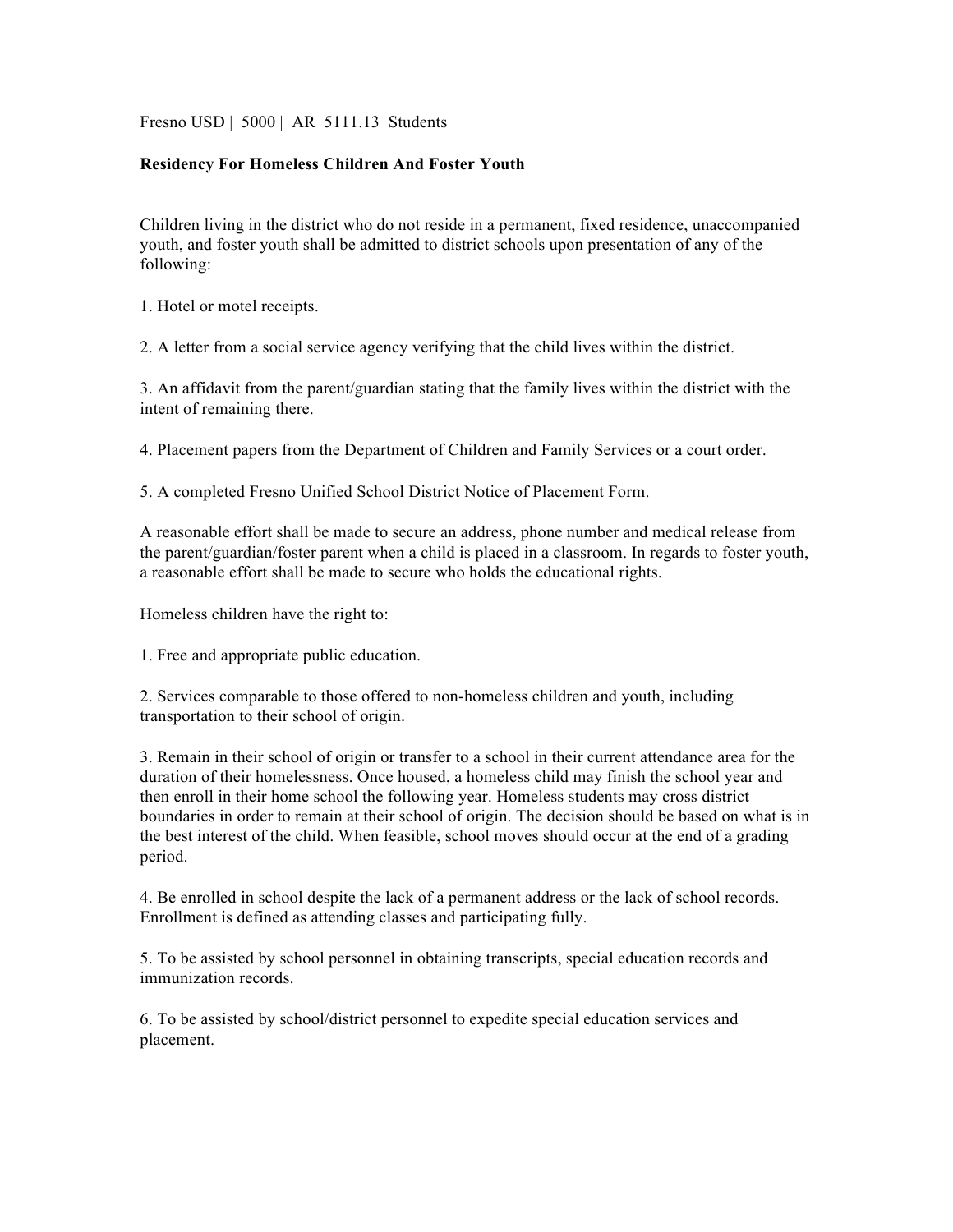7. To remain at their school of origin for the duration of their homelessness when they move outside the district's boundaries. When permanent housing is secured, they can complete the year at their school of origin and enroll in their school of residence the following year.

8. To be provided with a written explanation for a school move and the appeal process, if the school sends the child to another school.

Foster Youth have the right:

1. To a free and appropriate public education.

2. To services comparable to those offered to non-foster youth.

3. To be assisted by school personnel in obtaining transcripts, special education records and immunization records within two business days.

4. To be assisted by school/district personnel to expedite special education services and placement.

5. To remain in their school of origin for the duration of the school year when their placement changes and remaining in the same school is in the child's best interests.

6. To have placing agencies promote educational stability by considering when making placement decisions the child's school attendance area.

7. To be assisted by a foster care education liaison to ensure proper placement, transfer, and enrollment in school for foster youth.

8. To have the student and their records transferred timely when a change of school is in the child's best interest.

9. To have a comprehensive public school be considered as the first school placement option.

10. To remain enrolled and attending their school of origin pending resolution of school placement disputes.

11. To be immediately enrolled in school even if all typically required school records, immunizations, or school uniforms are not available. Enrollment is defined as attending classes and participating fully.

12. To have their credits calculated and accepted for full or partial coursework satisfactorily completed by the student and earned while attending a public school, juvenile court school or nonpublic and nonsectarian school.

13. To not be penalized for absences due to placement changes, court appearances, or related court ordered activities.

14. To have assistance by school/district personnel to complete the Fresno Unified School District Notice of Placement Form.